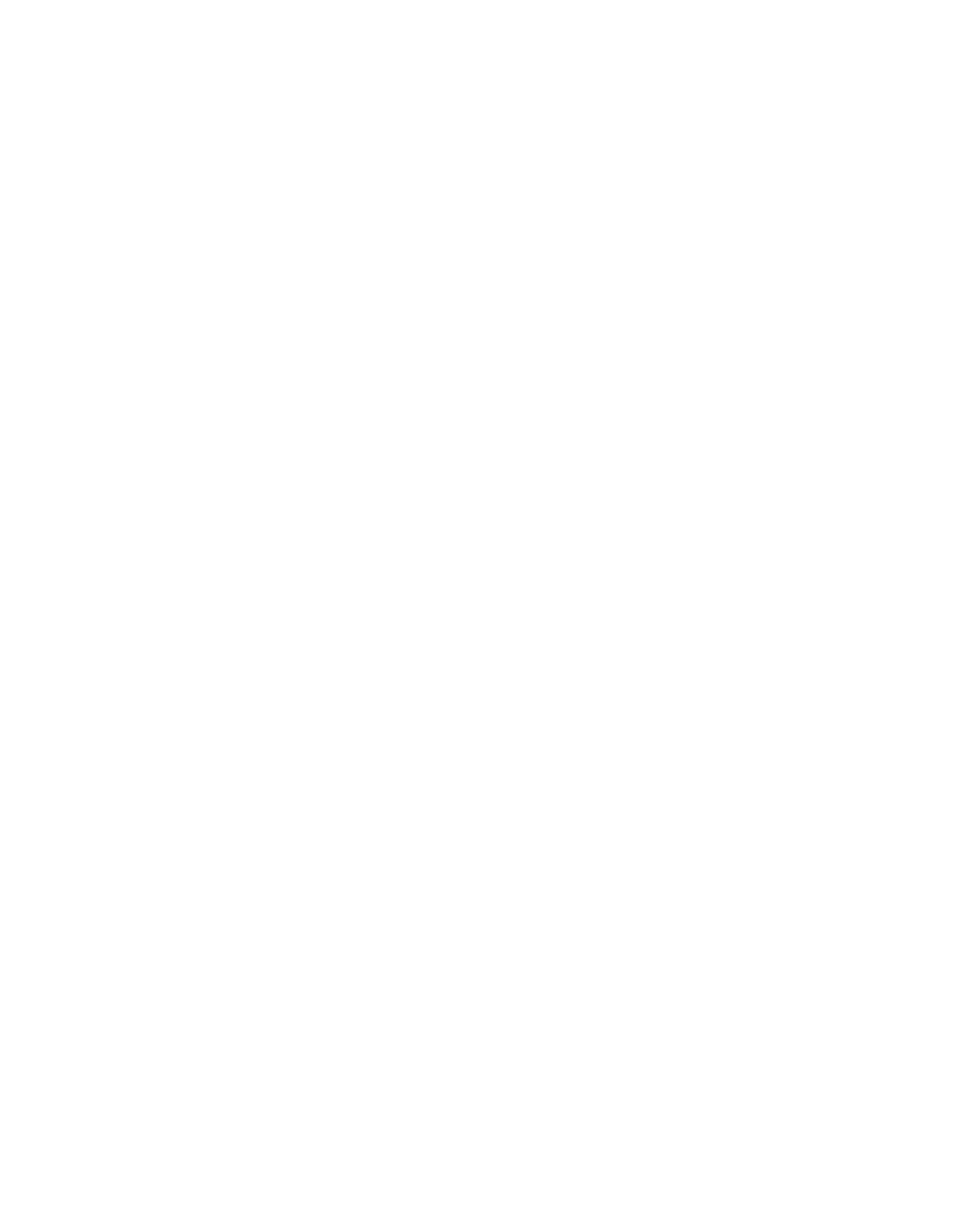### **In the case of Nikolić and Others v. Serbia,**

The European Court of Human Rights (Third Section), sitting as a Committee composed of:

Pere Pastor Vilanova, *President,* 

Branko Lubarda,

Georgios A. Serghides, *judges,*

and Fatoş Aracı, *Deputy Section Registrar,*

Having deliberated in private on 5 January 2017,

Delivers the following judgment, which was adopted on that date:

## PROCEDURE

1. The case originated in an application (no. 9235/11) against Serbia lodged with the Court under Article 34 of the Convention for the Protection of Human Rights and Fundamental Freedoms ("the Convention") by fourteen applicants, on 15 December 2010. Their further personal details are set out in the appendix to this judgment.

2. The applicants were represented by Mr R. Savić, a lawyer practising in Bojnik. The Serbian Government ("the Government") were initially represented by their former Agent, Ms V. Rodić, being more recently substituted by their current Agent, Ms. N. Plavšić.

3. On 11 July 2014 the application was communicated to the Government.

4. The Government objected to the examination of the application by a Committee. After having considered the Government's objection, the Court rejects it.

## THE FACTS

## I. THE CIRCUMSTANCES OF THE CASE

### **A. Civil proceedings brought by the applicants**

5. In 1961 the applicants' predecessors were deprived of certain land in favour of the State.

6. On 26 January 2006 the Niš Municipal Court ordered *PIK Niš* (the debtor), a company predominantly comprised of socially-owned capital, as the end user of that land, to pay the applicants specified amounts on account of the compensation for the land in question.

7. On 25 October 2006 and 1 February 2007 respectively, upon the applicants' request to that effect, the Niš Municipal Court ordered the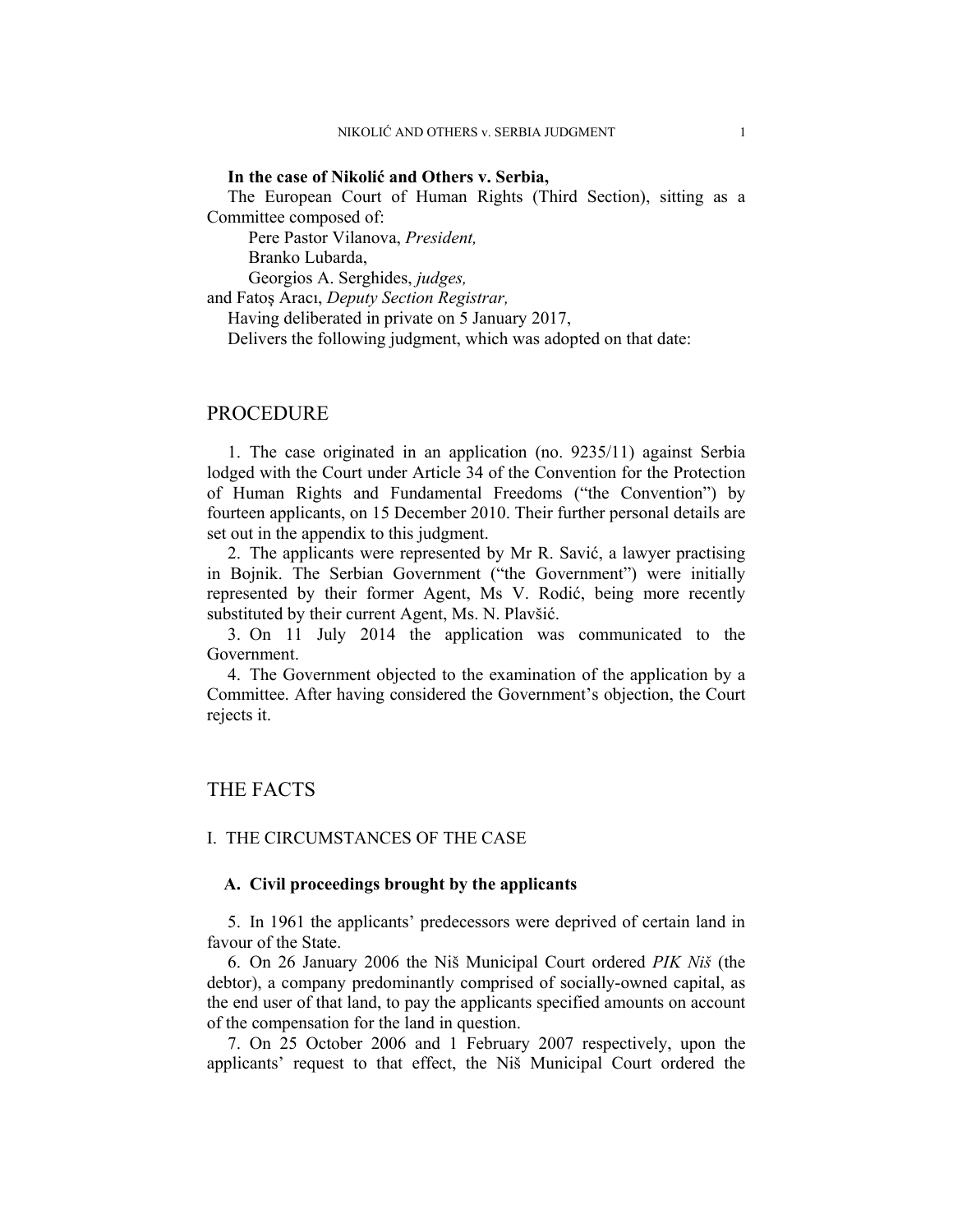enforcement of the said judgment and further ordered the debtor to pay the applicants the enforcement costs. This judgment became both, final and enforceable by 16 August 2006.

8. Only one applicant, Mr Tomislav Đorđević, never lodged an enforcement request.

## **B. Insolvency proceedings**

9. On 3 June 2009 the Niš Commercial Court opened insolvency proceedings in respect of the debtor (St. 10/09).

10. Only one applicant, Ms Milica Nikolić Jajčević, duly submitted her claims therein.

11. These insolvency proceedings are still ongoing.

## **C. Proceedings before the Constitutional Court**

12. On 2 March 2009, 31 August 2009 and 9 June 2010 respectively, all applicants lodged their constitutional appeals.

13. On 17 March 2011, 4 April 2012 and 23 May 2012, respectively, the Constitutional Court found a violation of the right to a hearing within a reasonable time in respect of all applicants, except Mr Tomislav Đorđević. However, the court did not award the applicants any damages, merely stating that the applicants "had not claimed non-pecuniary damages".

14. The Constitutional Court dismissed the appeal in respect of one applicant, Mr Tomislav Đorđević, since he had failed to request enforcement of the judgment in question.

## II. RELEVANT DOMESTIC LAW AND PRACTICE

15. The relevant domestic law concerning the status of socially-owned companies, as well as enforcement and insolvency proceedings, has been outlined in the cases of *R. Kačapor and Others v. Serbia*, nos. 2269/06 *et al*., §§ 57-64 and 71-76, 15 January 2008, and *Jovičić and Others v. Serbia* (dec.), no. 37270/11, §§ 88-93, 15 October 2013. Furthermore, the case-law of the Constitutional Court in respect of socially-owned companies, together with the relevant provisions concerning constitutional redress has likewise been outlined in the admissibility decision in *Marinković v. Serbia* (dec.), no. 5353/11, §§ 26 -29 and 31-44, 29 January 2013, the judgment in *Marinković v. Serbia*, no. 5353/11, §§ 29-31, 22 October 2013, and the decision in *Ferizović v. Serbia* (dec.), no. 65713/13, §§ 12-17, 26 November 2013.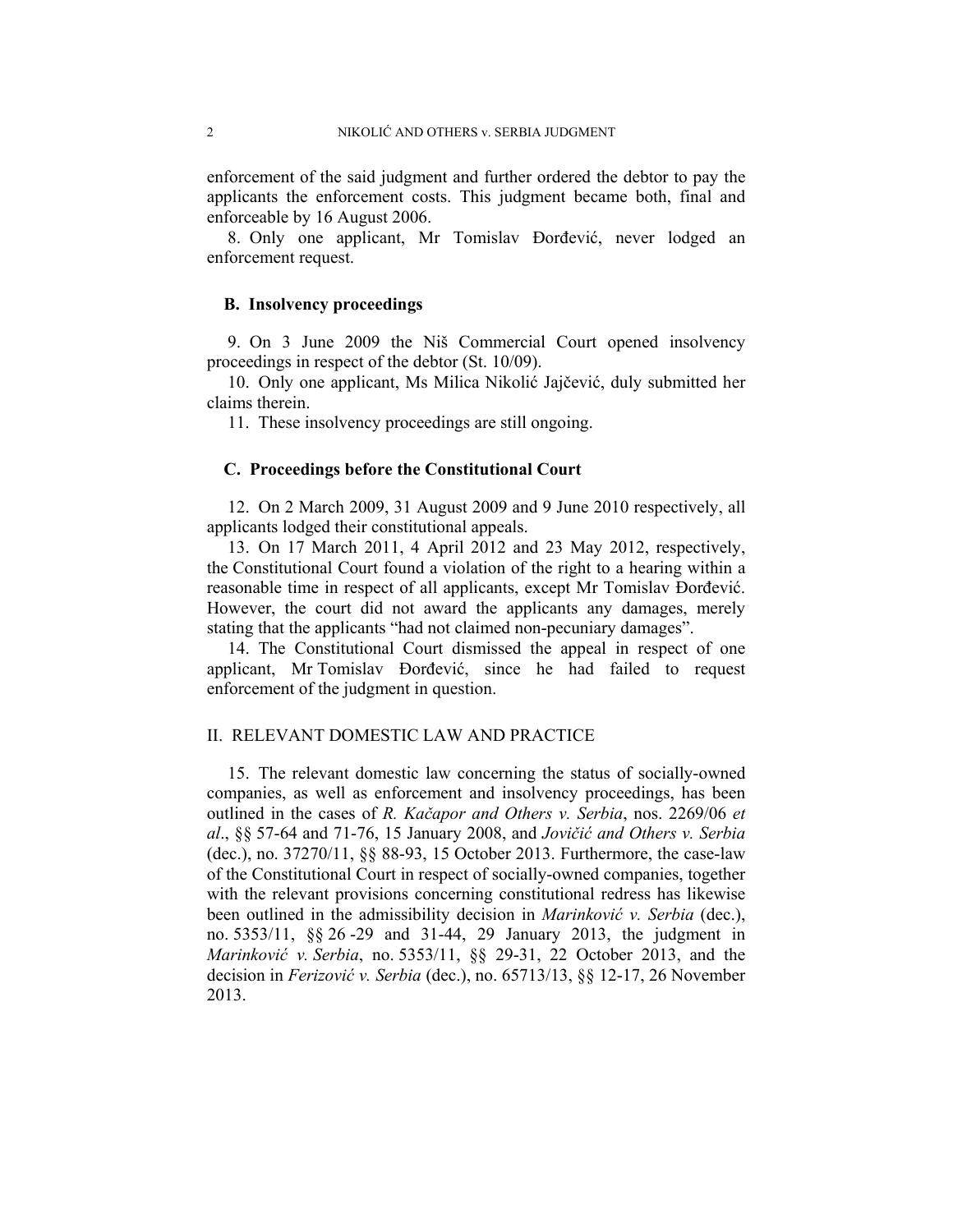## THE LAW

## I. ALLEGED VIOLATIONS OF ARTICLES 6 § 1 AND 13 OF THE CONVENTION AND OF ARTICLE 1 OF PROTOCOL No. 1

16. The applicants complained of the respondent State's failure to enforce a final court judgment rendered in their favour and of the lack of an effective remedy in that connection. The Court considers that this complaint falls to be examined under Articles  $6 \nless 1$  and  $13$  of the Convention and Article 1 of Protocol No. 1, which, in so far as relevant, read as follows:

#### **Article 6 § 1**

"In the determination of his civil rights and obligations ..., everyone is entitled to a fair and public hearing within a reasonable time by an independent and impartial tribunal established by law."

#### **Article 1 of Protocol No. 1**

"Every natural or legal person is entitled to the peaceful enjoyment of his possessions. No one shall be deprived of his possessions except in the public interest and subject to the conditions provided for by law and by the general principles of international law.

The preceding provisions shall not, however, in any way impair the right of a State to enforce such laws as it deems necessary to control the use of property in accordance with the general interest or to secure the payment of taxes or other contributions or penalties."

#### **Article 13**

"Everyone whose rights and freedoms as set forth in [the] Convention are violated shall have an effective remedy before a national authority notwithstanding that the violation has been committed by persons acting in an official capacity."

### **A. Admissibility**

#### *1. The parties' submissions*

17. Concerning seven applicants, notably Mr Zoran Nikolić, Mr Velimir Nikolić, Ms Snežana Nikolić, Ms Marija Nikolić, Ms Jelena Nikolić, Ms Borka Milovanović and Mr Tomislav Đorđević, the Government argued that the application should be declared inadmissible due to their failure to exhaust effective domestic remedies. Specifically, these applicants had neither initiated enforcement proceedings, nor had registered their claims in the insolvency proceedings based on the judgment in question. Concerning the remaining seven applicants, the Government maintained that they had lost their victim status since the Constitutional Court had acknowledged a violation of their right to a hearing within a reasonable time. The Constitutional Court, however, could not have awarded them any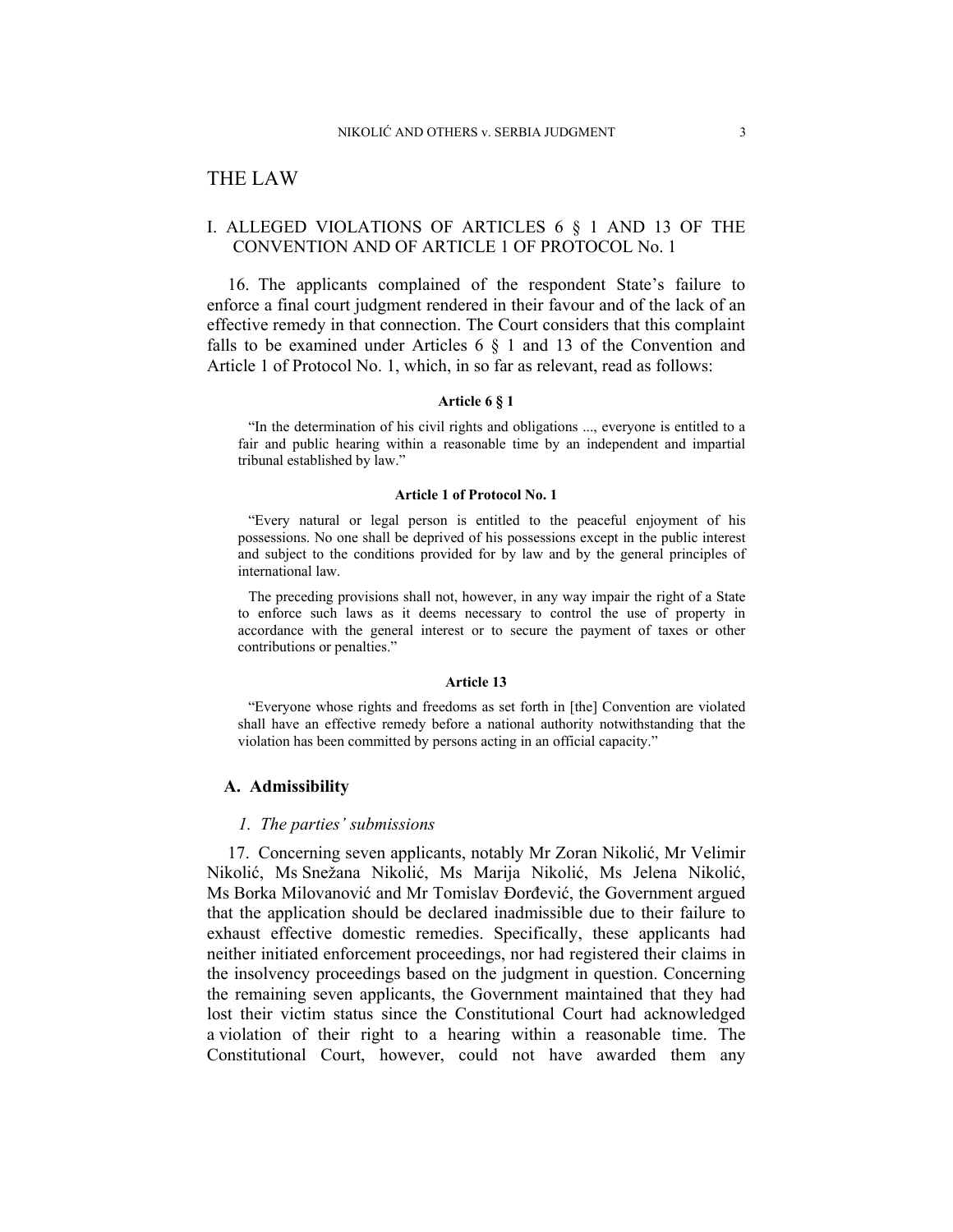compensation for the non-pecuniary damage suffered because they had failed to lodge a request to this effect.

18. The applicants made belated comments, which, on that account, were not admitted to the file.

## *2. The Court's assessment*

#### **(a) As regards the applicant Mr Tomislav Đorđević**

19. The Court observes that the rule of exhaustion of domestic remedies contained in Article 35 § 1 of the Convention requires that normal recourse should be had by an applicant to remedies which are available and sufficient to afford redress in respect of the breaches alleged (see, among other authorities*, Akdivar and Others v. Turkey*, 16 September 1996, § 65, *Reports of Judgments and Decisions* 1996-IV).

20. The Court has consistently held that when an applicant obtains a final judgment against a socially-owned company, he or she is only required to file a request for the enforcement of that judgment with the competent court or, in case of liquidation or insolvency proceedings against the debtor, to report his or her claims to the administration of the debtor (see *Lolić v. Serbia*, no. 44095/06, § 26, 22 October 2013, and *Nikolić-Krstić v. Serbia*, no. 54195/07, § 29, 14 October 2014).

21. There is no reason to depart from that jurisprudence in the present case.

22. As Mr Tomislav Đorđević failed to lodge a request for the enforcement of the above mentioned judgement to the competent court or to report his claims in the insolvency proceedings against the debtor, his complaints must be rejected under Article 35 §§ 1 and 4 of the Convention for non-exhaustion of domestic remedies.

#### **(b) As regards all other applicants**

23. Notwithstanding the Government's submissions to the contrary, the Court notes from the material in its possession that seven applicants, notably Mr Zoran Nikolić, Mr Velimir Nikolić, Ms Snežana Nikolić, Ms Marija Nikolić, Ms Jelena Nikolić and Ms Borka Milovanović, did in fact lodge their enforcement requests and that the Niš Municipal Court ordered the enforcement of the said judgment on 25 October 2006 (see paragraph 7 above). Consequently, the Government's objection in this respect must be rejected.

24. Concerning the victim status of the remaining seven applicants, specifically Mr Dobrivoje Nikolić, Mr Sava Nikolić, Ms Milica Jajčević Nikolić, Mr Vujadin Nikolić, Ms Jovanka Nikolić, Mr Đorđe Nikolić and Mr Nikola Nikolić, the Court recalls that it has already held in cases such as the applicants' that a constitutional appeal should be considered to be an effective domestic remedy within the meaning of Article 35 § 1 of the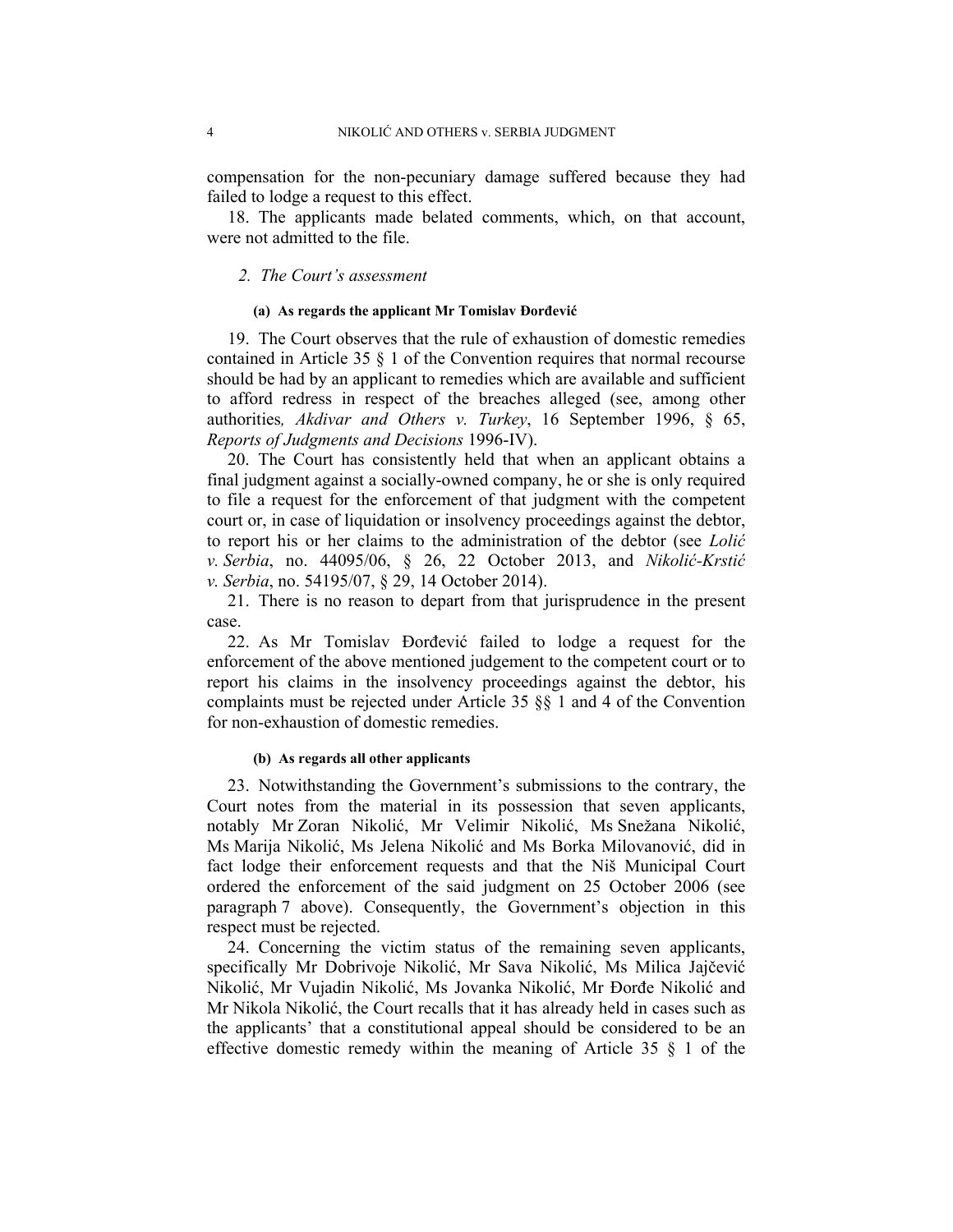Convention, but only in respect of applications lodged against Serbia after 21 June 2012 (see *Marinković v. Serbia,* cited above, § 59). Therefore the applicants who lodged their respective application on 15 December 2010 were not obliged to make use of the constitutional avenue. These applicants must still be considered as victims within the meaning of Article 34 of the Convention.

25. Since the applicants' complaints are neither manifestly ill-founded within the meaning of Article 35  $\S$  3 (a) of the Convention nor inadmissible on any other grounds, they must be declared admissible.

## **B. Merits**

26. The Court notes that the domestic judgment under consideration in the present case has remained unenforced to date.

27. The Court observes that it has frequently found violations of Article 6 of the Convention and/or Article 1 of Protocol No. 1 to the Convention in cases raising issues similar to those raised in the present case (see *R. Kačapor and Others*, cited above, §§ 115-116 and § 120, and *Crnišanin and Others v. Serbia*, nos. 35835/05, 43548/05, 43569/05 and 36986/06, §§ 123-124 and §§ 133-134, 13 January 2009).

28. Having examined all the material submitted to it, the Court considers that the Government have not put forward any fact or convincing argument capable of persuading it to reach a different conclusion in the present case. There have, accordingly, been violations of Article 6 § 1 of the Convention and of Article 1 of Protocol No. 1.

29. Having reached this conclusion, the Court does not find it necessary to examine separately the same complaint under Article 13 of the Convention (see *mutatis mutandis*, *Kin-Stib and Majkić v. Serbia*, no. 12312/05, § 90, 20 April 2010).

## II. APPLICATION OF ARTICLES 41 AND 46 OF THE CONVENTION

#### 30. Article 41 of the Convention provides:

"If the Court finds that there has been a violation of the Convention or the Protocols thereto, and if the internal law of the High Contracting Party concerned allows only partial reparation to be made, the Court shall, if necessary, afford just satisfaction to the injured party."

#### 31. The relevant part of Article 46 of the Convention reads as follows:

"The High Contracting Parties undertake to abide by the final judgment of the Court in any case to which they are parties.

The final judgment of the Court shall be transmitted to the Committee of Ministers, which shall supervise its execution. ..."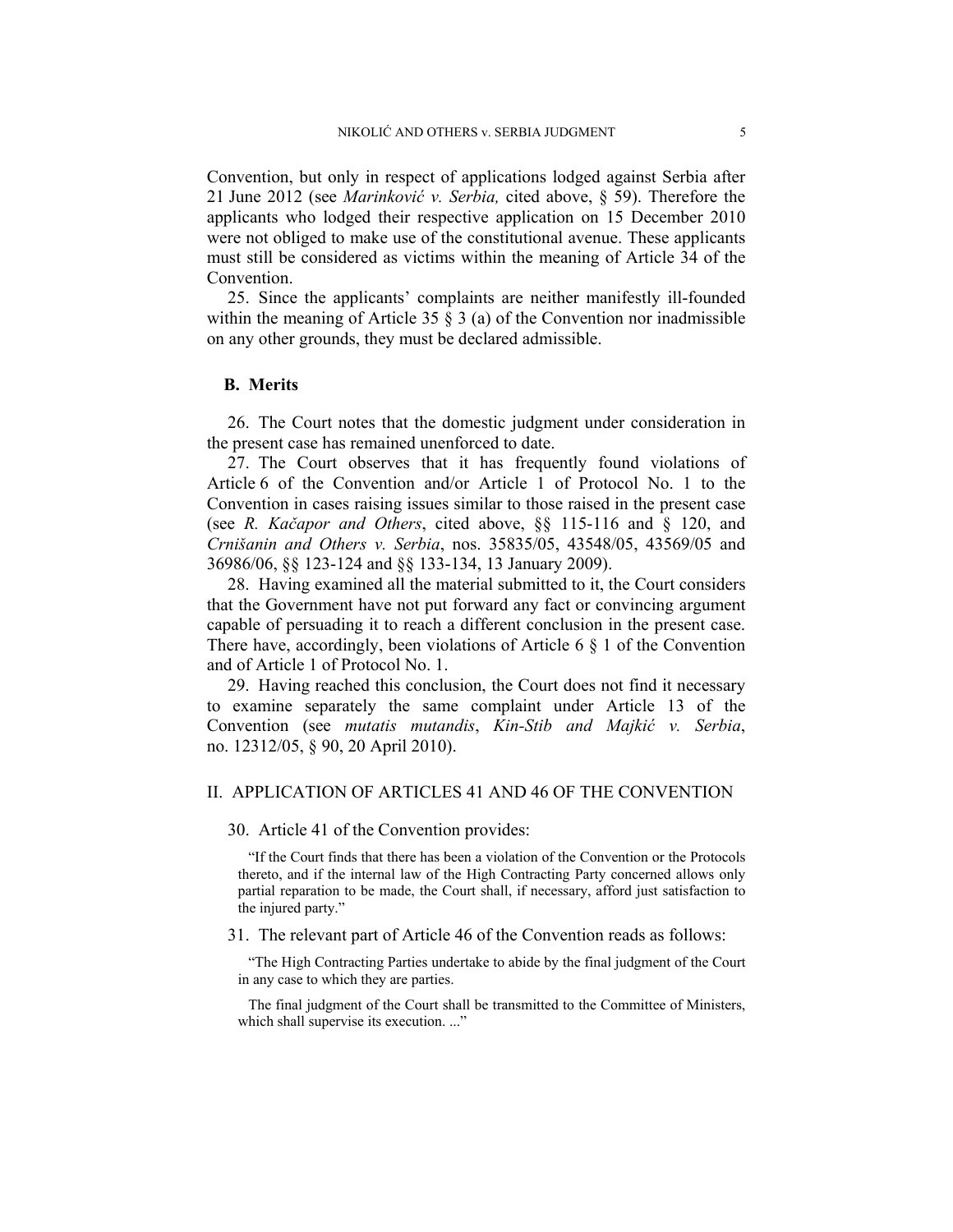32. Thirteen applicants, notably Mr Zoran Nikolić, Mr Velimir Nikolić, Ms Snežana Nikolić, Ms Marija Nikolić, Ms Jelena Nikolić, Ms Borka Milovanović, Mr Dobrivoje Nikolić, Mr Sava Nikolić, Ms Milica Jajčević Nikolić, Mr Vujadin Nikolić, Ms Jovanka Nikolić, Mr Đorđe Nikolić and Mr Nikola Nikolić claimed just satisfaction in their application introduced on 15 December 2010, but have failed to comply with Rule 60 of the Rules of Court and subsequently submit those claims in a timely manner. Accordingly, the Court considers that there is no call to award them any sum on that account (see *Marčić and Others v. Serbia*, no. 17556/05, §§ 63, 30 October 2007; *Pralica v. Bosnia and Herzegovina*, no. 38945/05, § 18, 27 January 2009; and *Apostol v. Georgia*, no. 40765/02, § 70, ECHR 2006).

33. It must, however, be noted that a judgment in which the Court finds a violation of the Convention or of its Protocols imposes on the respondent State a legal obligation not just to pay those concerned the sums awarded by way of just satisfaction, but also to choose, subject to supervision by the Committee of Ministers, the general and/or, if appropriate, individual measures to be adopted in its domestic legal order to put an end to the violation found (see *Marčić and Others*, cited above, § 64 and *Pralica*, cited above, § 19 ).

34. Having regard to its finding in the instant case, the Court considers that the respondent State must secure, by appropriate means, the enforcement of the Niš Municipal Court's final judgment of 26 January 2006 by way of paying the applicants the sums awarded in that judgment, less any amounts which may have already been paid on this basis (*Pralica*, cited above, § 20).

## FOR THESE REASONS, THE COURT, UNANIMOUSLY,

- 1. *Declares* the complaints of Mr Tomislav Đorđević inadmissible and the remainder of the application admissible;
- 2. *Holds* that there have been violations of Article 6 § 1 of the Convention and of Article 1 of Protocol No. 1;
- 3. *Holds* that it is not necessary to examine separately the complaint under Article 13 of the Convention;
- 4. *Holds*

(a) that the respondent State is to secure the enforcement of the judgment of 26 January 2006 by way of paying the applicants, from its own funds and within three months, the sums awarded in that judgment, less any amounts which may have already been paid on this basis;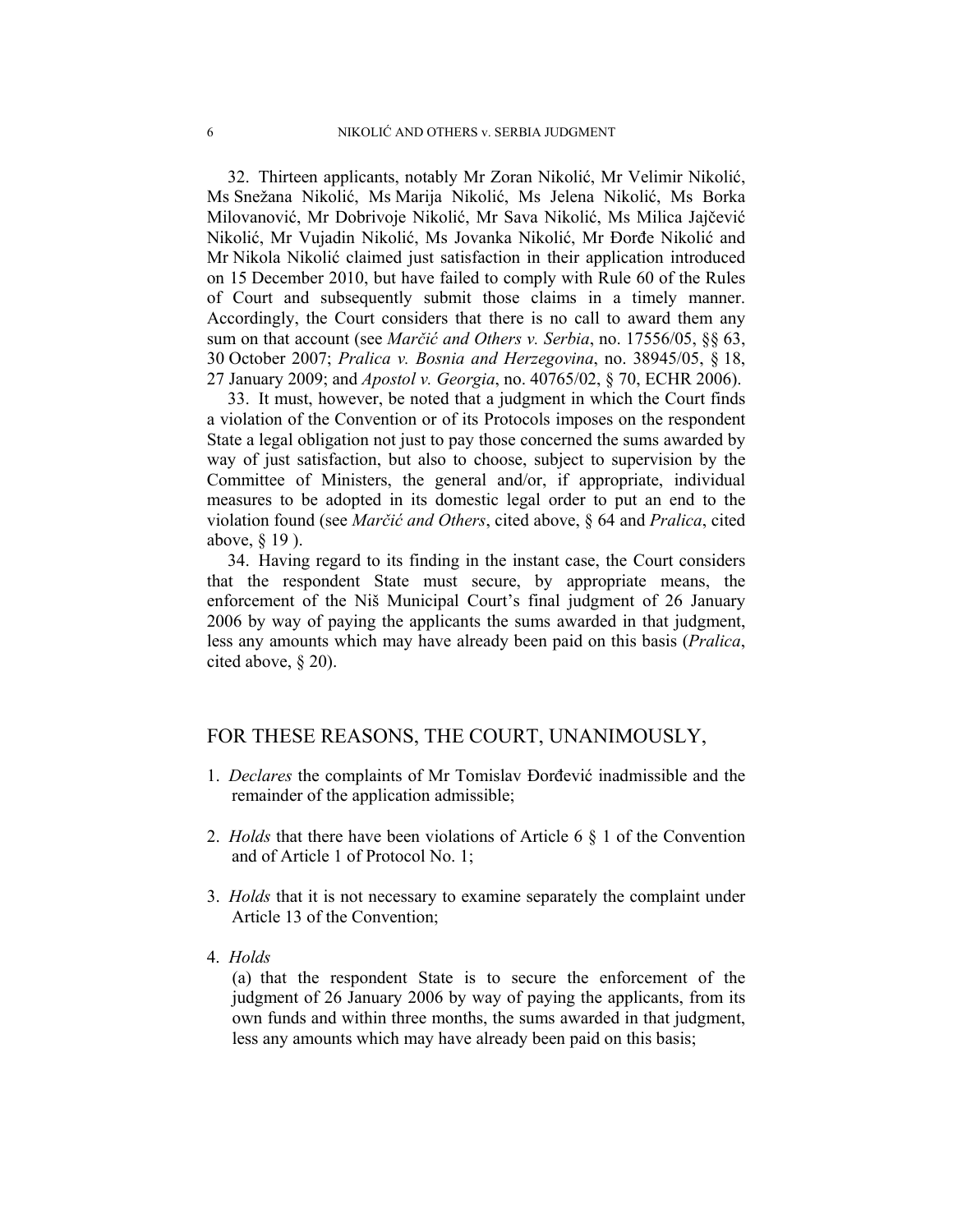(b) that from the expiry of the above-mentioned three months until settlement simple interest shall be payable on the above amounts at a rate equal to the marginal lending rate of the European Central Bank during the default period plus three percentage points.

Done in English, and notified in writing on 24 January 2017, pursuant to Rule 77 §§ 2 and 3 of the Rules of Court.

Deputy Registrar President

Fatoş Aracı Pere Pastor Vilanova